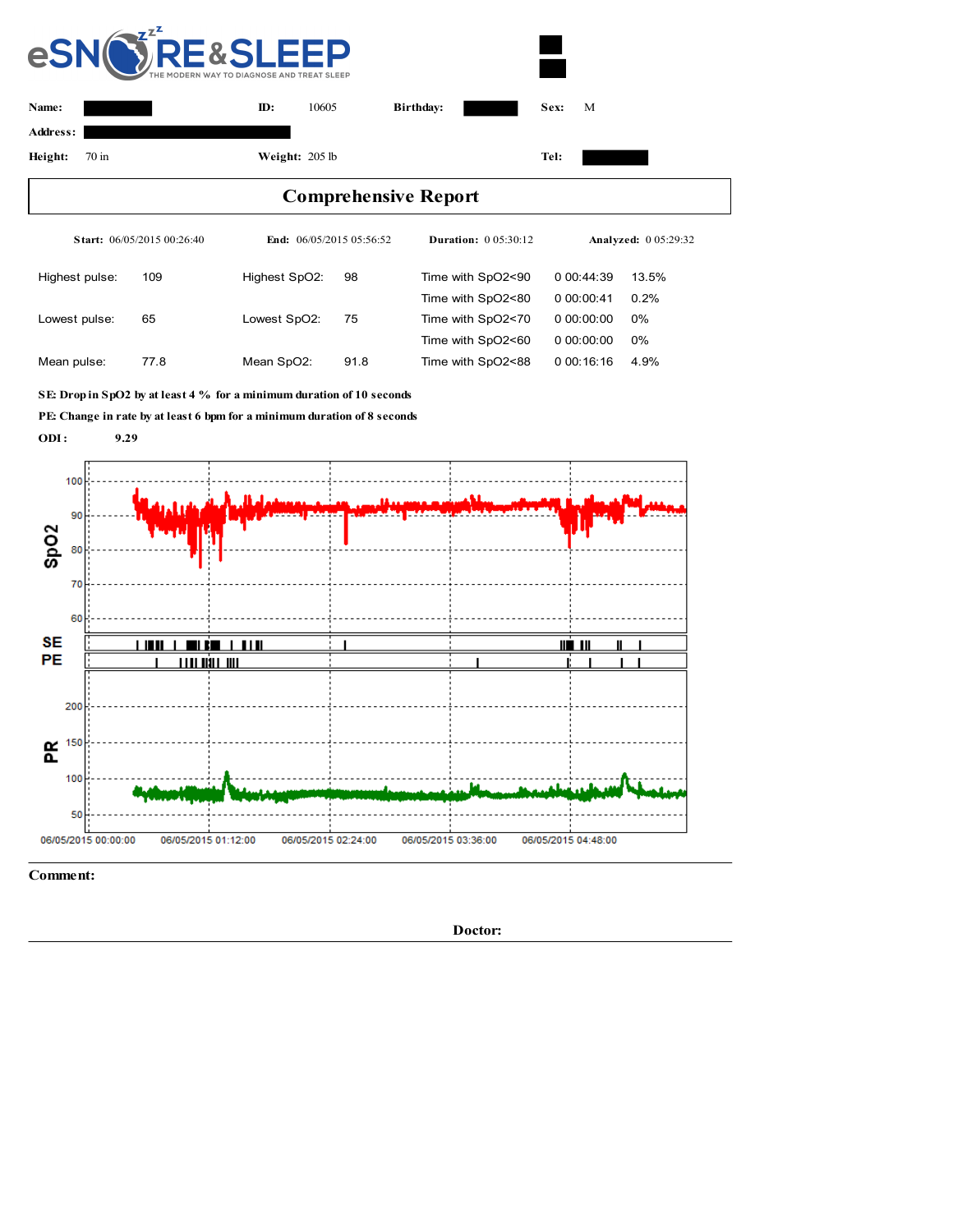

**Comment:**

**Doctor:**